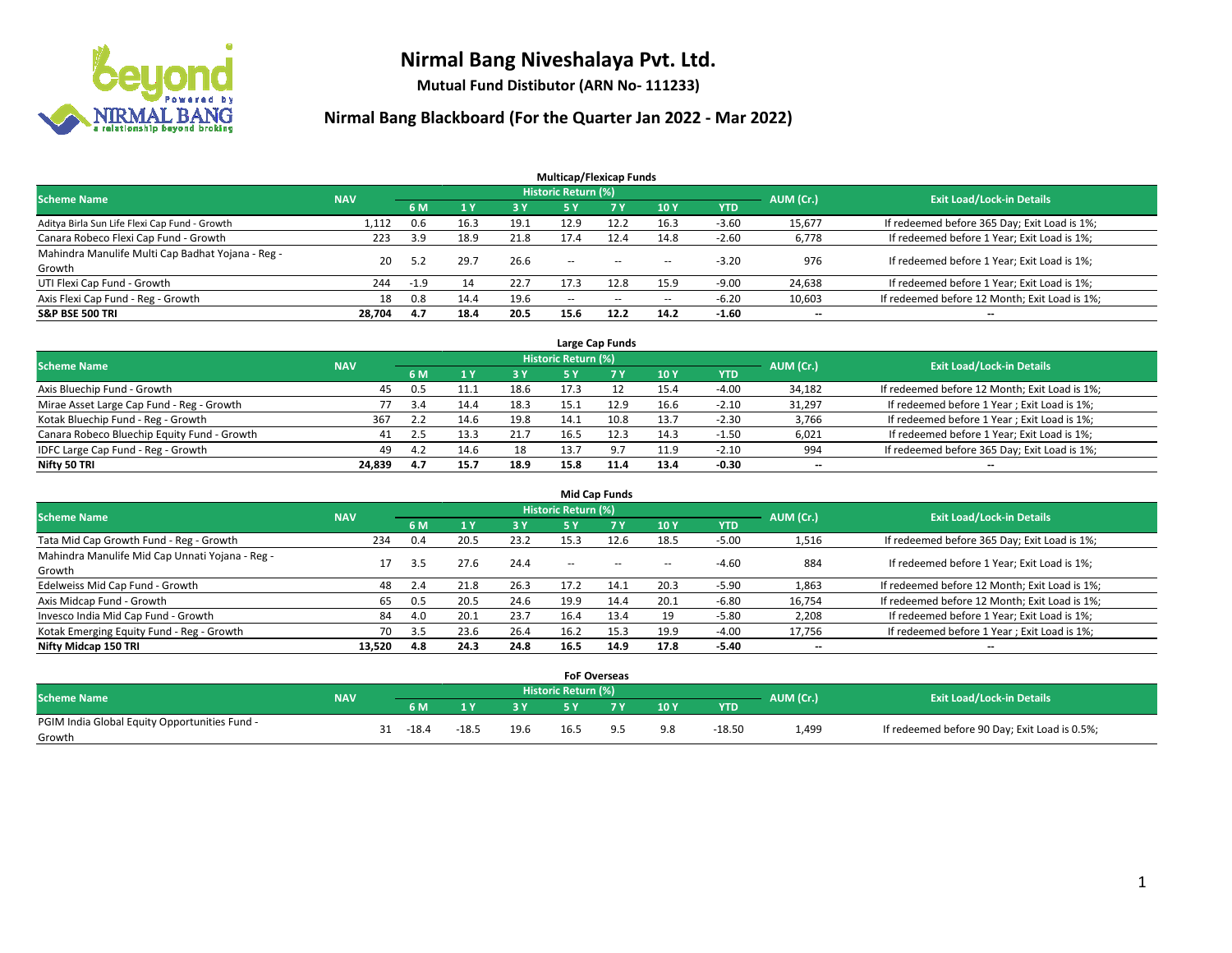

**Mutual Fund Distibutor (ARN No- 111233)**

| Large & Midcap                                 |            |     |      |      |                     |      |      |            |           |                                              |  |  |  |
|------------------------------------------------|------------|-----|------|------|---------------------|------|------|------------|-----------|----------------------------------------------|--|--|--|
| <b>Scheme Name</b>                             | <b>NAV</b> |     |      |      | Historic Return (%) |      |      |            | AUM (Cr.) | <b>Exit Load/Lock-in Details</b>             |  |  |  |
|                                                |            | 6 M |      | 3 Y  | 5 ۷                 |      | 10Y  | <b>YTD</b> |           |                                              |  |  |  |
| Mirae Asset Emerging Bluechip Fund - Growth    | 95         | 2.6 | 19.4 | 25.8 | 18.9                | 18.3 | 23.3 | $-3.00$    | 22,097    | If redeemed before 1 Year; Exit Load is 1%;  |  |  |  |
| Canara Robeco Emerging Equities - Growth       | 158        | 3.0 | 19., | 22.8 | 16.9                | 15.2 | 21.4 | $-4.20$    | 12,548    | If redeemed before 1 Year; Exit Load is 1%;  |  |  |  |
| HDFC Large and Mid Cap Fund - Growth           | 183        | 6.3 | 22.5 | 21.6 | 14.3                |      | 12.4 | $-1.30$    | 5,500     | If redeemed before 1 Year; Exit Load is 1%;  |  |  |  |
| Kotak Equity Opportunities Fund - Reg - Growth | 192        | 2.4 |      | 20.8 | 14.5                |      | 15.5 | $-1.40$    | 8,940     | If redeemed before 1 Year; Exit Load is 1%;  |  |  |  |
| Tata Large & Mid Cap Fund - Reg - Growth       | 319        | 0.7 | 13.2 | 20.3 | 13.8                |      |      | $-2.10$    | 2,904     | If redeemed before 365 Day; Exit Load is 1%; |  |  |  |
| NIFTY Large Midcap 250 TRI                     | 11.913     | 4.8 | 20.2 | 21.9 | 16                  | 13.4 | 15.9 | $-3.00$    | $- -$     | $- -$                                        |  |  |  |

| <b>Focused Funds</b>                                |            |                                  |      |      |      |           |       |            |        |                                                 |  |  |  |
|-----------------------------------------------------|------------|----------------------------------|------|------|------|-----------|-------|------------|--------|-------------------------------------------------|--|--|--|
| <b>Scheme Name</b>                                  | AUM (Cr.)  | <b>Exit Load/Lock-in Details</b> |      |      |      |           |       |            |        |                                                 |  |  |  |
|                                                     | <b>NAV</b> | 6 M                              |      | 3 Y  |      | <b>7Y</b> | 10Y   | <b>YTD</b> |        |                                                 |  |  |  |
| Axis Focused 25 Fund - Growth                       | 43         | $-1.4$                           | 8.9  | 19.7 | 16.3 |           | $\!-$ | $-7.10$    | 19,456 | If redeemed before 12 Month; Exit Load is 1%;   |  |  |  |
| Nippon India Focused Equity Fund - Reg - Growth     |            | 6.2                              |      | 22.4 | 14.3 | 12.4      | 17.9  | 1.50       | 5,952  | If redeemed before 12 Months ; Exit Load is 1%; |  |  |  |
| ICICI Prudential Focused Equity Fund - Ret - Growth | 49         | 4.3                              | 19.1 | 21.1 | 13.5 | 10.5      | 13.1  | $-1.50$    | 2.772  | If redeemed before 1 Year; Exit Load is 1%;     |  |  |  |
| SBI Focused Equity Fund - Growth                    | 233        | 5.5                              |      | 22.7 | 17.7 | 14        | 17.9  | $-7.40$    | 23,186 | If redeemed before 1 Year; Exit Load is 1%;     |  |  |  |
| <b>S&amp;P BSE 500 TRI</b>                          | 28,704     | 4.7                              | 18.4 | 20.5 | 15.6 | 12.2      | 14.2  | $-1.60$    | $- -$  | $\overline{\phantom{a}}$                        |  |  |  |

| <b>Small Cap Funds</b>                     |            |                                  |      |      |      |      |        |         |        |                                               |  |  |  |
|--------------------------------------------|------------|----------------------------------|------|------|------|------|--------|---------|--------|-----------------------------------------------|--|--|--|
| <b>Scheme Name</b>                         | AUM (Cr.)  | <b>Exit Load/Lock-in Details</b> |      |      |      |      |        |         |        |                                               |  |  |  |
|                                            | <b>NAV</b> | <b>6M</b>                        |      | 3 Y  |      | 7 Y  | 10Y    | YTD     |        |                                               |  |  |  |
| Axis Small Cap Fund - Reg - Growth         | 60         | 8.3                              | 40.7 | 32.9 | 21   | 17.5 | $\sim$ | $-4.00$ | 8,411  | If redeemed before 12 Month; Exit Load is 1%; |  |  |  |
| Kotak Small Cap Fund - Reg - Growth        | 160        | 7.2                              | 39.1 | 35.9 | 19.6 | 17.4 | 20.5   | $-4.70$ | 6,811  | If redeemed before 1 Year; Exit Load is 1%;   |  |  |  |
| Nippon India Small Cap Fund - Reg - Growth | 83         | 8.7                              | 44.8 | 32.4 | 20.9 | 18.7 | 24.3   | $-5.40$ | 18,933 | If redeemed before 1 Month; Exit Load is 1%;  |  |  |  |
| DSP Small Cap Fund - Reg - Growth          | 107        | -6.4                             | 37.7 | 29.7 | 14.5 | 15.7 | 21.5   | $-5.60$ | 8,793  | If redeemed before 12 Month; Exit Load is 1%; |  |  |  |
| SBI Small Cap Fund - Growth                | 102        | 9.0                              | 30.3 | 29.8 | 21.1 | 19   | 24.5   | $-3.50$ | 11,288 | If redeemed before 1 Year; Exit Load is 1%;   |  |  |  |
| Nifty Smallcap 250 TRI                     | 11.495     | 7.0                              | 37.2 | 26.8 | 13.4 | 12.4 | 15.3   | $-5.40$ | $- -$  | $- -$                                         |  |  |  |

| ELSS Schemes (Tax Saving u/s 80-C)           |            |        |      |                            |           |           |        |            |                          |                                  |  |  |  |  |
|----------------------------------------------|------------|--------|------|----------------------------|-----------|-----------|--------|------------|--------------------------|----------------------------------|--|--|--|--|
| <b>Scheme Name</b>                           | <b>NAV</b> |        |      | <b>Historic Return (%)</b> |           |           |        |            | AUM (Cr.)                | <b>Exit Load/Lock-in Details</b> |  |  |  |  |
|                                              |            | 6 M    |      | 3 Y                        | <b>5Y</b> | <b>7Y</b> | 10Y    | <b>YTD</b> |                          |                                  |  |  |  |  |
| Axis Long Term Equity Fund - Growth          | 68         | $-2.2$ | 8.8  | 19.2                       | 15.7      | 11.9      | 18.2   | $-7.50$    | 32,136                   | Nil                              |  |  |  |  |
| Canara Robeco Equity Tax Saver Fund - Growth | 114        | 3.5    | 16.5 | 24.3                       | 18.4      | 13.1      | 15.8   | $-3.00$    | 3,209                    | Nil                              |  |  |  |  |
| Kotak Tax Saver Fund - Reg - Growth          | 70         | 4.2    | 18.9 | 20.9                       | 14.6      |           | 14.7   | $-1.70$    | 2,473                    | Nil                              |  |  |  |  |
| Invesco India Tax Plan - Growth              | 80         |        | 15.6 | 19.7                       | 15.3      | 12.1      | 16.3   | $-5.20$    | 1,900                    | Nil                              |  |  |  |  |
| Mirae Asset Tax Saver Fund - Reg - Growth    | 31         | 3.2    | 17.8 | 23.9                       | 19        | $- -$     | $\sim$ | $-2.50$    | 10,972                   | Nil                              |  |  |  |  |
| <b>S&amp;P BSE 200</b>                       | 7.444      | 4.2    | 15.6 | 18.5                       | 14.2      | 10.6      | 12.6   | $-1.20$    | $\overline{\phantom{a}}$ | $\overline{\phantom{a}}$         |  |  |  |  |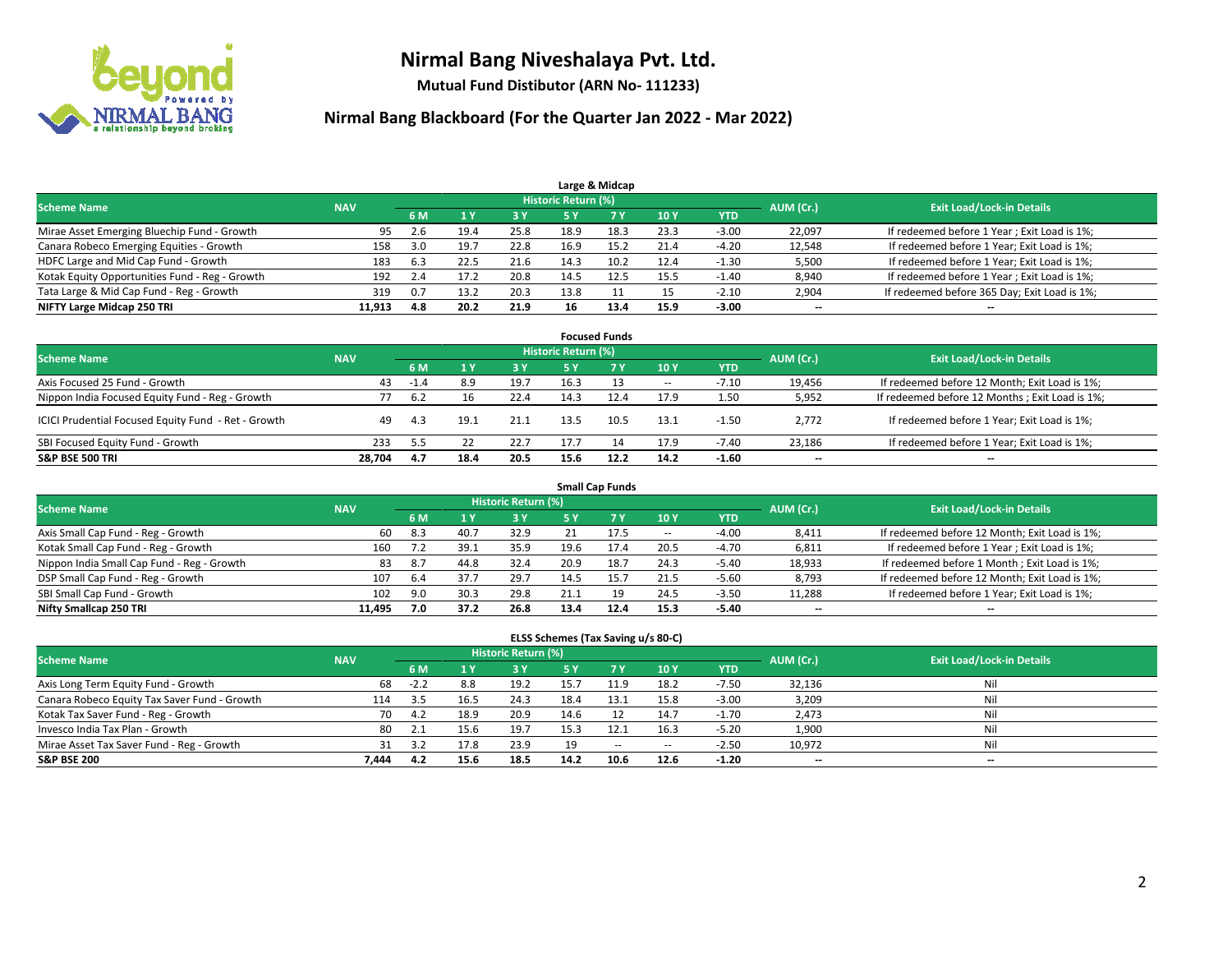

**Mutual Fund Distibutor (ARN No- 111233)**

| <b>Solution Oriented</b>                                  |            |        |                |                     |           |      |      |            |           |                                               |  |  |  |
|-----------------------------------------------------------|------------|--------|----------------|---------------------|-----------|------|------|------------|-----------|-----------------------------------------------|--|--|--|
| <b>Scheme Name</b>                                        | <b>NAV</b> |        |                | Historic Return (%) |           |      |      |            | AUM (Cr.) | <b>Exit Load/Lock-in Details</b>              |  |  |  |
|                                                           |            | 6 M    | 1 <sup>Y</sup> | 3 Y                 | <b>5Y</b> | 7 Y  | 10Y  | <b>YTD</b> |           |                                               |  |  |  |
| <b>HDFC Childrens Gift Fund</b>                           | 182        | 2.3    | 15.9           | 17.1                | 13.5      | 11.6 | 14.8 | $-1.90$    | 5,368     | Nil                                           |  |  |  |
| Tata Retirement Savings Fund - Moderate Plan - Reg        | 42         | $-0.6$ | 9.8            | 14.3                | 11.7      | 10.5 | 14.4 | $-4.70$    | 1,601     | If redeemed before 61 Month; Exit Load is 1%; |  |  |  |
| Tata Retirement Savings Fund - Progressive Plan -<br>Reg  | 41         | $-2.4$ | 9.3            | 15.6                | 12.9      | 11.1 | 14.2 | $-6.40$    | 1,208     | If redeemed before 61 Month; Exit Load is 1%; |  |  |  |
| Tata Retirement Savings Fund - Reg - Conservative<br>Plan | 25         | 0.3    | 4.9            | 8.9                 | 7.4       | 7.6  | 9    | $-1.50$    | 188       | If redeemed before 61 Month; Exit Load is 1%; |  |  |  |
| <b>S&amp;P BSE 200</b>                                    | 7.444      | 4.2    | 15.6           | 18.5                | 14.2      | 10.6 | 12.6 | $-1.20$    | --        | --                                            |  |  |  |

| <b>Index Fund</b>                                             |            |      |                |                            |        |                |       |            |                          |                                               |  |  |  |  |
|---------------------------------------------------------------|------------|------|----------------|----------------------------|--------|----------------|-------|------------|--------------------------|-----------------------------------------------|--|--|--|--|
| <b>Scheme Name</b>                                            | <b>NAV</b> |      |                | <b>Historic Return (%)</b> |        |                |       |            | AUM (Cr.)                | <b>Exit Load/Lock-in Details</b>              |  |  |  |  |
|                                                               |            | 6 M  | 1 <sub>Y</sub> | 3 Y                        | 5 Y    | 7 <sub>V</sub> | 10Y   | <b>YTD</b> |                          |                                               |  |  |  |  |
| HDFC Index Fund-NIFTY 50 Plan                                 | 159        | -4.5 | 15.1           | 18.2                       | 15.2   | 10.8           | 12.7  | $-0.30$    | 4,628                    | If redeemed before 3 Day; Exit Load is 0.25%; |  |  |  |  |
| ICICI Prudential Nifty Next 50 Index Fund - Growth            | 36         | 1.9  | 14.8           | 16.9                       | 10.9   |                | 14.1  | $-3.60$    | 1,868                    | Nil                                           |  |  |  |  |
| Motilal Oswal Nifty Midcap 150 Index Fund - Reg -<br>Growth   | 19         | 4.2  | 22.8           | $\sim$                     | $\sim$ | $\sim$         | $\!-$ | $-5.50$    | 464                      | If redeemed before 15 Day; Exit Load is 1%;   |  |  |  |  |
| Motilal Oswal Nifty Smallcap 250 Index Fund - Reg -<br>Growth | 20         | -6.1 | 34.7           | $\sim$                     | $-$    |                | $\!-$ | $-5.50$    | 257                      | If redeemed before 15 Day; Exit Load is 1%;   |  |  |  |  |
| UTI Nifty Index Fund - Growth                                 | 115        | 4.5  | 15.3           | 18.5                       | 15.4   |                | 12.8  | $-0.30$    | 6,012                    | Nil                                           |  |  |  |  |
| Nifty 50 TRI                                                  | 24,839     | 4.7  | 15.7           | 18.9                       | 15.8   | 11.4           | 13.4  | $-0.30$    | $\overline{\phantom{a}}$ | $\overline{\phantom{a}}$                      |  |  |  |  |

| <b>Contra/Value Fund</b>                |            |     |      |                     |      |      |      |         |           |                                              |  |  |  |
|-----------------------------------------|------------|-----|------|---------------------|------|------|------|---------|-----------|----------------------------------------------|--|--|--|
| <b>Scheme Name</b>                      | <b>NAV</b> |     |      | Historic Return (%) |      |      |      |         | AUM (Cr.) | <b>Exit Load/Lock-in Details</b>             |  |  |  |
|                                         |            | 6 M |      | 3 Y                 |      |      | 10Y  | YTD     |           |                                              |  |  |  |
| Invesco India Contra Fund - Growth      | 75.        | 3.0 |      | 20.2                | 16   | 13.1 | 16.9 | $-2.10$ | 8,560     | If redeemed before 1 Year; Exit Load is 1%;  |  |  |  |
| IDFC Sterling Value Fund - Reg - Growth | 88         | 9.1 | 36.9 | 24.6                | 16.4 | 12.8 | 17.1 | $-2.80$ | 4,495     | If redeemed before 365 Day; Exit Load is 1%; |  |  |  |
| SBI Contra Fund - Growth                | 197        | 9.5 |      | 26.1                | 15.8 |      | 14.1 | $-2.70$ | 3,774     | If redeemed before 1 Year; Exit Load is 1%;  |  |  |  |
| UTI Value Opportunities Fund - Growth   | 99         | 2.1 | 16.3 | 20.6                | 14.4 | 9.8  | 12.8 | $-1.60$ | 6,710     | If redeemed before 1 Year; Exit Load is 1%;  |  |  |  |
| <b>S&amp;P BSE 500 TRI</b>              | 28,704     | 4.7 | 18.4 | 20.5                | 15.6 | 12.2 | 14.2 | $-1.60$ | $- -$     | $- -$                                        |  |  |  |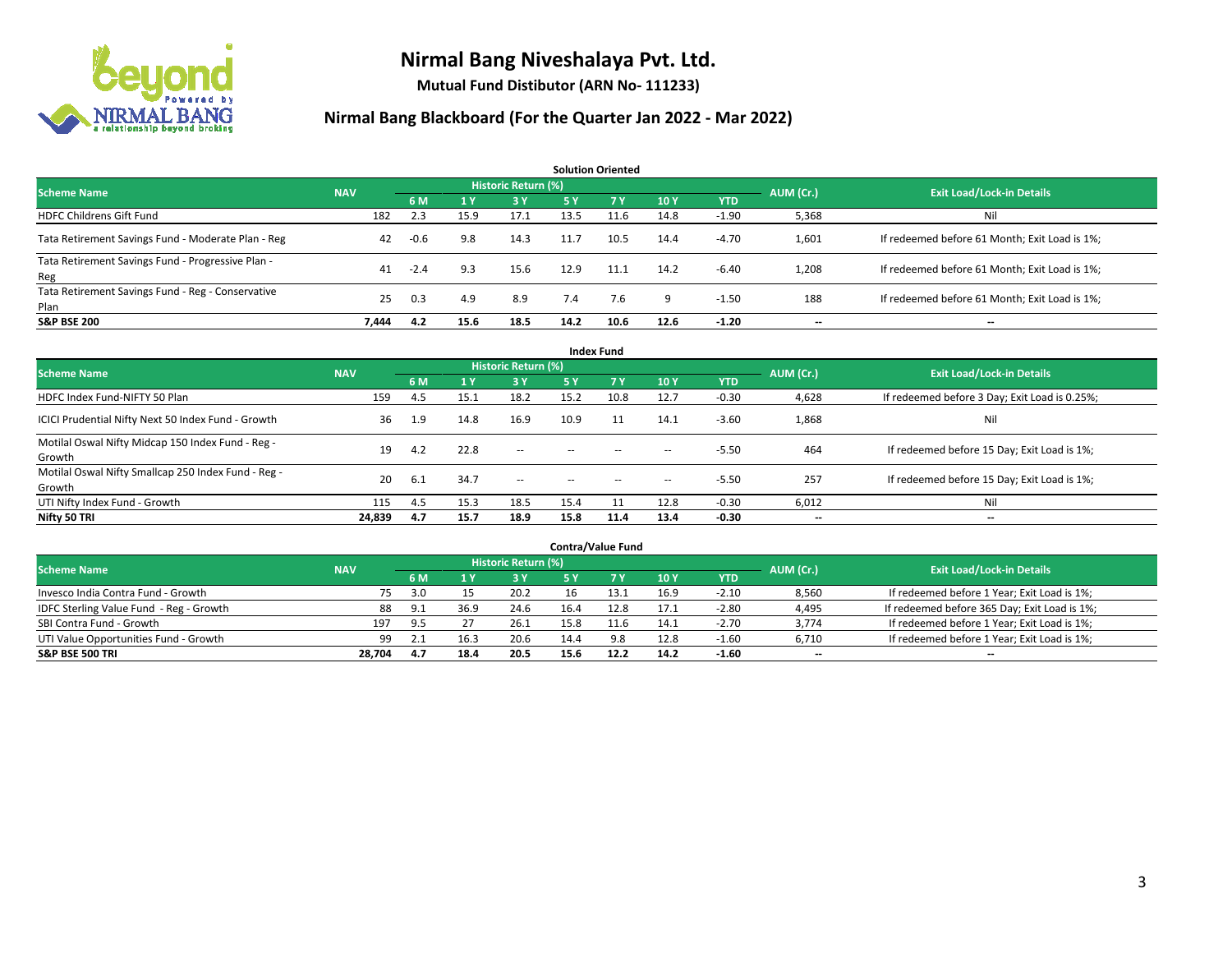

**Mutual Fund Distibutor (ARN No- 111233)**

| Sector/Thematic                                                           |            |        |      |                     |                          |                   |                          |            |                          |                                               |  |  |  |
|---------------------------------------------------------------------------|------------|--------|------|---------------------|--------------------------|-------------------|--------------------------|------------|--------------------------|-----------------------------------------------|--|--|--|
| <b>Scheme Name</b>                                                        | <b>NAV</b> |        |      | Historic Return (%) |                          |                   |                          |            | AUM (Cr.)                | <b>Exit Load/Lock-in Details</b>              |  |  |  |
|                                                                           |            | 6 M    | '1 Y | 3 Y                 | 5 Y                      | 7Y                | 10Y                      | <b>YTD</b> |                          |                                               |  |  |  |
| Aditya Birla Sun Life PSU Equity Fund - Reg - Growth                      | 14         | 10.9   | 23.7 | $\sim$              | $\sim$ $\sim$            | --                | --                       | 5.30       | 905                      | If redeemed before 30 Day; Exit Load is 1%;   |  |  |  |
| Canara Robeco Consumer Trends Fund - Reg -<br>Growth                      | 65         | 4.4    | 12.1 | 21.6                | 17.2                     | 13.9              | 17                       | $-2.50$    | 779                      | If redeemed before 1 Year; Exit Load is 1%;   |  |  |  |
| Edelweiss Recently Listed IPO Fund - Reg - Growth                         | 18         | 0.2    | 23.5 | 31.5                | $\overline{\phantom{a}}$ | $\hspace{0.05cm}$ | --                       | $-11.70$   | 1,072                    | If redeemed before 180 Day; Exit Load is 2%;  |  |  |  |
| Mirae Asset Great Consumer Fund - Growth                                  | 54         | 4.0    | 19.4 | 18.7                | 17                       | 13.3              | 17.2                     | $-2.60$    | 1,627                    | If redeemed before 1 Year; Exit Load is 1%;   |  |  |  |
| <b>ICICI Prudential Technology Fund - Growth</b>                          | 153        | 2.8    | 46.2 | 36.4                | 30.9                     | 19.6              | 23.5                     | $-11.80$   | 7,795                    | If redeemed before 15 Day; Exit Load is 1%;   |  |  |  |
| Nippon India Pharma Fund - Reg - Growth                                   | 281        | $-9.0$ | 11.5 | 24.3                | 15.6                     | 11.6              | 17.6                     | $-10.30$   | 4,910                    | If redeemed before 1 Month; Exit Load is 1%;  |  |  |  |
| BNP Paribas India Consumption Fund - Reg - Growth                         | 19         | 2.6    | 14.3 | 22.3                | $\overline{\phantom{a}}$ | $\sim$            | $\hspace{0.05cm} \ldots$ | $-1.80$    | 875                      | If redeemed before 12 Month; Exit Load is 1%; |  |  |  |
| ICICI Prudential Banking and Financial Services Fund -<br>Retail - Growth | 83         | 0.6    | 6.5  | 13.8                | 11.1                     | 11.5              | 16.5                     | 2.00       | 4,420                    | If redeemed before 15 Day; Exit Load is 1%;   |  |  |  |
| <b>S&amp;P BSE 500 TRI</b>                                                | 28.704     | 4.7    | 18.4 | 20.5                | 15.6                     | 12.2              | 14.2                     | $-1.60$    | $\overline{\phantom{a}}$ | $\overline{\phantom{a}}$                      |  |  |  |

| <b>Dynamic Asset Allocation Funds</b>            |            |      |      |                     |        |                          |                          |         |                          |                                               |  |  |  |
|--------------------------------------------------|------------|------|------|---------------------|--------|--------------------------|--------------------------|---------|--------------------------|-----------------------------------------------|--|--|--|
| <b>Scheme Name</b>                               | <b>NAV</b> |      |      | Historic Return (%) |        |                          |                          |         | AUM (Cr.)                | <b>Exit Load/Lock-in Details</b>              |  |  |  |
|                                                  |            | 6 M  | 4 Y  | 3 Y                 | 5 Y    | 7Y                       | 10Y                      | YTD     |                          |                                               |  |  |  |
| ICICI Prudential Balanced Advantage Fund - Reg - |            |      |      |                     | 10.8   |                          |                          |         |                          |                                               |  |  |  |
| Growth                                           | 49         | -4.5 | 10.3 | 13.7                |        | 9.9                      | 12.9                     | 0.70    | 38,544                   | If redeemed before 1 Year; Exit Load is 1%;   |  |  |  |
| Nippon India Balanced Advantage Fund - Reg -     | 120        | 0.5  | 9.8  | 11.8                | 10     | 8.1                      | 11.9                     | $-1.00$ | 5.710                    | If redeemed before 12 Month; Exit Load is 1%; |  |  |  |
| Growth                                           |            |      |      |                     |        |                          |                          |         |                          |                                               |  |  |  |
| Tata Balanced Advantage Fund - Reg - Growth      | 15         | 2.9  | 10.1 | 13.3                | $\sim$ | $\overline{\phantom{a}}$ | $\hspace{0.05cm} \ldots$ | $-0.10$ | 4,359                    | If redeemed before 90 Day; Exit Load is 1%;   |  |  |  |
| Edelweiss Balanced Advantage Fund - Growth       | 36         | 2.4  | 10.8 | 16.8                | 12.7   | 9.6                      | 11.4                     | $-1.00$ | 7,353                    | If redeemed before 365 Day; Exit Load is 1%;  |  |  |  |
| Kotak Balanced Advantage Fund - Reg - Growth     | 14         | 2.0  | 8.8  | 13                  | $-$    | $\sim$                   | $\!-$                    | $-0.70$ | 13,010                   | If redeemed before 1 Year; Exit Load is 1%;   |  |  |  |
| NIFTY 50 Hybrid Composite Debt 65:35 Index       | 14.550     | 3.8  | 12.2 | 16.2                | 13.4   | 10.6                     | 12                       | 0.0     | $\overline{\phantom{a}}$ | $\overline{\phantom{a}}$                      |  |  |  |

| <b>Hybrid Aggressive</b>                        |            |        |      |                            |      |       |      |         |                          |                                               |  |  |  |
|-------------------------------------------------|------------|--------|------|----------------------------|------|-------|------|---------|--------------------------|-----------------------------------------------|--|--|--|
| <b>Scheme Name</b>                              | <b>NAV</b> |        |      | <b>Historic Return (%)</b> |      |       |      |         | AUM (Cr.)                | <b>Exit Load/Lock-in Details</b>              |  |  |  |
|                                                 |            | 6 M    |      | 3V                         | 5 Y  |       | 10Y  | YTD     |                          |                                               |  |  |  |
| Canara Robeco Equity Hybrid Fund - Growth       | 243        | 2.5    | 13.4 | 18                         |      |       | 14.5 | $-1.40$ | 7,407                    | If redeemed before 1 Year; Exit Load is 1%;   |  |  |  |
| DSP Equity & Bond Fund - Growth                 | 229        | $-0.4$ | 11.  | 18.4                       | 12.4 |       | 13.1 | $-3.80$ | 7,538                    | If redeemed before 12 Month; Exit Load is 1%; |  |  |  |
| SBI Equity Hybrid Fund - Growth                 | 200        | 3.6    | 13.9 | 17.3                       | 13.5 |       | 15.4 | $-1.60$ | 49,086                   | If redeemed before 12 Month; Exit Load is 1%; |  |  |  |
| Mirae Asset Hybrid - Equity Fund - Reg - Growth | 22         | 1.8    | 13.1 | 16.8                       | 13.4 | $- -$ | --   | $-1.70$ | 6,542                    | If redeemed before 1 Year; Exit Load is 1%;   |  |  |  |
| NIFTY 50 Hybrid Composite Debt 65:35 Index      | 14,550     | 3.8    | 12.2 | 16.2                       | 13.4 | 10.6  | 12   | 0.0     | $\overline{\phantom{a}}$ | $\overline{\phantom{a}}$                      |  |  |  |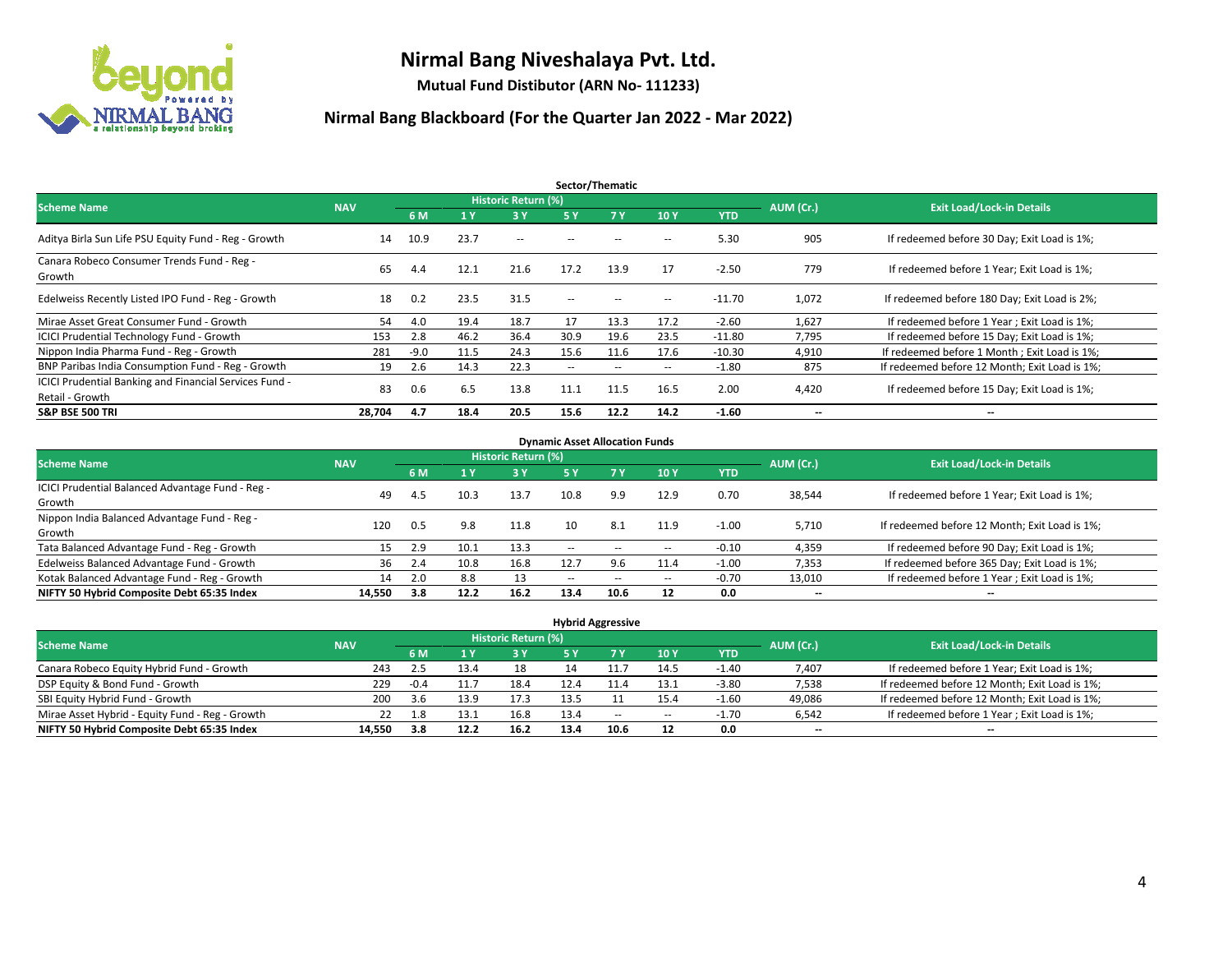

**Mutual Fund Distibutor (ARN No- 111233)**

|                                                    |            |      |      |                            | <b>Multi-Asset Allocation Funds</b> |        |                          |            |                          |                                               |
|----------------------------------------------------|------------|------|------|----------------------------|-------------------------------------|--------|--------------------------|------------|--------------------------|-----------------------------------------------|
| <b>Scheme Name</b>                                 | <b>NAV</b> |      |      | <b>Historic Return (%)</b> |                                     |        |                          |            | AUM (Cr.)                | <b>Exit Load/Lock-in Details</b>              |
|                                                    |            | 6 M  |      | <b>3 Y</b>                 | 5 Y                                 | 7 Y.   | 10Y                      | <b>YTD</b> |                          |                                               |
| HDFC Multi - Asset Fund - Growth                   | 47         | 2.3  | 13.2 | 16.3                       | 10.5                                | 9.6    | 10.3                     | $-1.60$    | 1,433                    | If redeemed before 12 Month; Exit Load is 1%; |
| Nippon India Multi Asset Fund - Reg - Growth       | 13         | 3.2  | 13.2 | $\sim$                     | $\sim$                              | $-$    | $\sim$                   | $-1.10$    | 1,196                    | If redeemed before 1 Year; Exit Load is 1%;   |
| Tata Multi Asset Opportunities Fund - Reg - Growth | 15         | -4.2 | 14.8 | $\sim$                     | $\sim$                              | $\sim$ | $\overline{\phantom{a}}$ | $-0.10$    | 1,257                    | If redeemed before 365 Day; Exit Load is 1%;  |
| NIFTY 50 Hybrid Composite Debt 65:35 Index         | 14.550     | 3.8  | 12.2 | 16.2                       | 13.4                                | 10.6   | 12                       | 0.0        | $\overline{\phantom{a}}$ | --                                            |

|                                               |            |     |     |                            |      | Gold |     |            |           |                                                                  |
|-----------------------------------------------|------------|-----|-----|----------------------------|------|------|-----|------------|-----------|------------------------------------------------------------------|
| <b>Scheme Name</b>                            | <b>NAV</b> |     |     | <b>Historic Return (%)</b> |      |      |     |            | AUM (Cr.) | <b>Exit Load/Lock-in Details</b>                                 |
|                                               |            |     |     | <b>3 Y</b>                 |      |      | 10Y | <b>YTD</b> |           |                                                                  |
| <b>HDFC Gold Fund - Growth</b>                | 16         |     |     | 13                         | 9.7  |      | 4.6 | 4.00       | 1,278     | If redeemed before 6 Months; Exit Load is 2%; If redeemed bet. 6 |
|                                               |            | 5.0 |     |                            |      |      |     |            |           | Months to 12 Months; Exit Load is 1%;                            |
| Kotak Gold Fund - Reg - Growth                | 20         | 4.5 |     | 13.3                       | 10.1 |      | 4.4 | 3.00       | 1,174     | If redeemed before 1 Year; Exit Load is 1%;                      |
| Nippon India Gold Savings Fund - Reg - Growth | 20         | 5.0 | 6.3 | 12.9                       | 9.4  |      | 4.3 | 4.10       | 1,429     | If redeemed before 15 Day; Exit Load is 1%;                      |
| <b>Prices of Gold</b>                         | 49.894     | 5.9 | 7.8 | 14.3                       | 11.1 | 9.4  |     | 4.20       | $- -$     | $\overline{\phantom{a}}$                                         |

| <b>Arbitrage Fund</b>                      |            |                                  |     |     |     |     |  |     |            |        |                                                 |  |  |
|--------------------------------------------|------------|----------------------------------|-----|-----|-----|-----|--|-----|------------|--------|-------------------------------------------------|--|--|
| <b>Scheme Name</b>                         | AUM (Cr.)  | <b>Exit Load/Lock-in Details</b> |     |     |     |     |  |     |            |        |                                                 |  |  |
|                                            | <b>NAV</b> |                                  | 1 M | : M | 6 M |     |  | 3Y  | <b>YTD</b> |        |                                                 |  |  |
| IDFC Arbitrage Fund - Reg - Growth         |            | 26                               | 4.8 |     | 3.4 | 3.8 |  | 4.4 | 4.90       | 5,510  | If redeemed before 1 Month; Exit Load is 0.25%; |  |  |
| Kotak Equity Arbitrage Fund - Reg - Growth |            | 30                               | 5.0 | 4.  | 3.8 |     |  | 4.8 | 5.30       | 25.014 | If redeemed before 30 Day; Exit Load is 0.25%;  |  |  |
| Tata Arbitrage Fund - Reg - Growth         |            |                                  |     |     | 3.3 |     |  |     | 4.70       | 11.192 | If redeemed before 30 Day; Exit Load is 0.25%;  |  |  |
| Nippon India Arbitrage Fund - Reg - Growth |            |                                  | 4.8 |     | 3.8 |     |  | 4.7 | 5.10       | 11.757 | If redeemed before 1 Month; Exit Load is 0.25%; |  |  |

|                                                     |                          |     |     |                            |     | <b>Overnight Fund</b> |                          |                 |                          |                                  |
|-----------------------------------------------------|--------------------------|-----|-----|----------------------------|-----|-----------------------|--------------------------|-----------------|--------------------------|----------------------------------|
| <b>Scheme Name</b>                                  | <b>NAV</b>               |     |     | <b>Historic Return (%)</b> |     |                       | <b>YTM</b>               | Avg             | AUM (Cr.)                | <b>Exit Load/Lock-in Details</b> |
|                                                     |                          | 1W  | 2 W | 1 M                        | 3 M | 1Y                    |                          | <b>Maturity</b> |                          |                                  |
| Aditya Birla Sun Life Overnight Fund - Reg - Growth | 1.141                    | 3.1 | 3.2 | 3.4                        | 3.3 | 3.2                   | 3.2                      | 0.01            | 12,865                   | Nil                              |
| IDFC Overnight Fund - Reg - Growth                  | 1,126                    | 3.2 | 3.2 | 3.4                        | 3.3 | 3.1                   | 3.17                     | 0.00            | 2,404                    | Nil                              |
| Tata Overnight Fund - Reg - Growth                  | 1,114                    | 3.2 |     | 3.4                        | 3.3 |                       | 3.22                     | 0.00            | 2,726                    | Nil                              |
| Nippon India Overnight Fund - Reg - Growth          | 113                      | 3.1 |     | 3.4                        |     |                       | 3.18                     | 0.00            | 9,492                    | Nil                              |
| <b>CRISIL Liquid Fund Index</b>                     | $\overline{\phantom{a}}$ | 4.2 | 4.3 | 3.8                        | 3.7 | 3.6                   | $\overline{\phantom{a}}$ | $- -$           | $\overline{\phantom{a}}$ | $-$                              |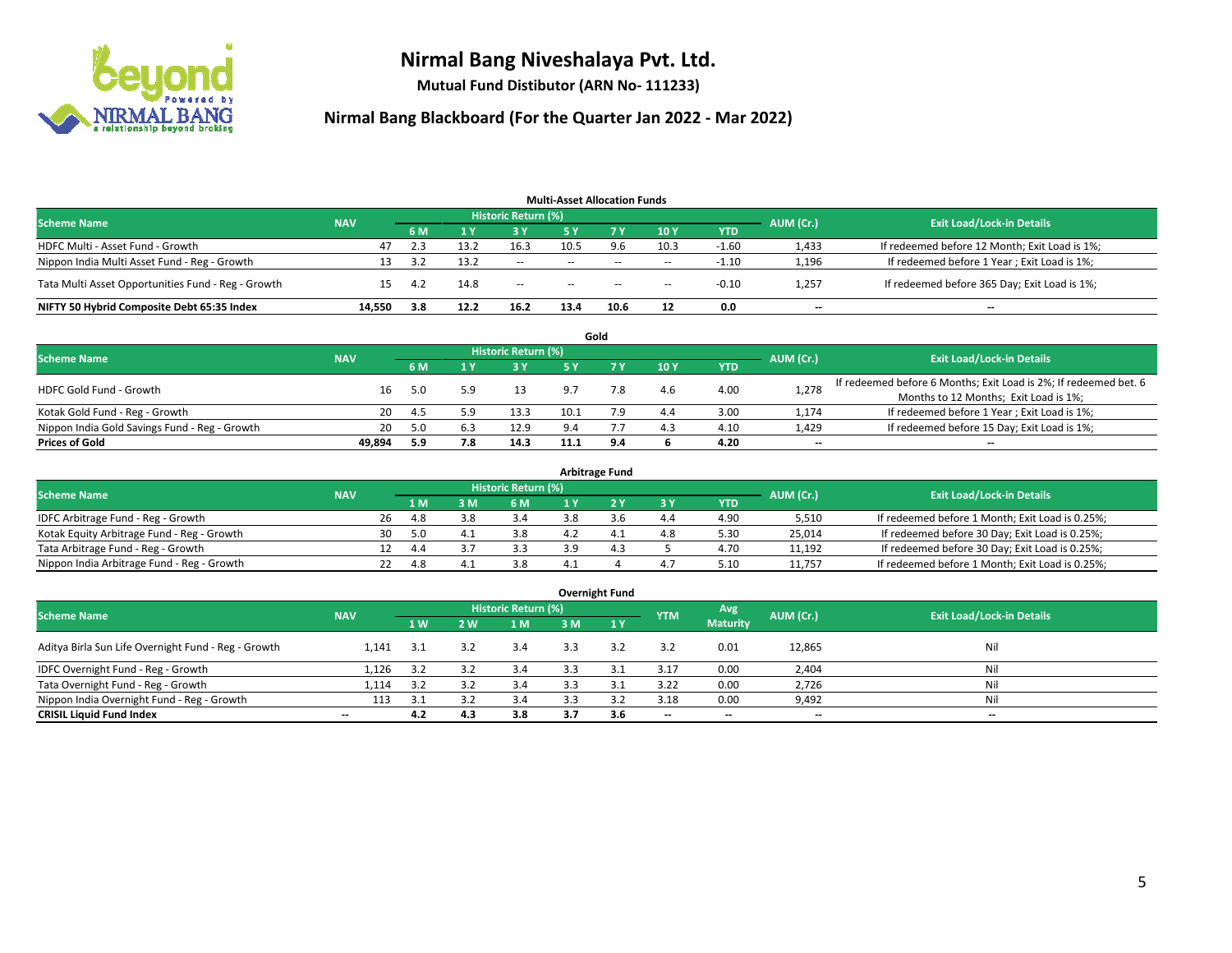

**Mutual Fund Distibutor (ARN No- 111233)**

| <b>Liquid Funds</b>                              |                          |                |     |                            |     |     |                          |                          |           |                                  |  |  |  |
|--------------------------------------------------|--------------------------|----------------|-----|----------------------------|-----|-----|--------------------------|--------------------------|-----------|----------------------------------|--|--|--|
| <b>Scheme Name</b>                               | <b>NAV</b>               |                |     | <b>Historic Return (%)</b> |     |     | <b>YTM</b>               | Avg                      | AUM (Cr.) | <b>Exit Load/Lock-in Details</b> |  |  |  |
|                                                  |                          | 1 <sub>W</sub> | 2 W | 1 M                        | 3 M |     |                          | <b>Maturity</b>          |           |                                  |  |  |  |
| Aditya Birla Sun Life Liquid Fund - Reg - Growth | 339                      | 3.9            | 4.1 | 3.4                        |     |     | 3.91                     | 0.13                     | 30,652    | *Ref Footnote                    |  |  |  |
| ICICI Prudential Liquid Fund - Reg - Growth      | 312                      | 3.6            | 3.8 | 3.4                        | 3.4 |     | 3.66                     | 0.09                     | 38,987    | *Ref Footnote                    |  |  |  |
| Kotak Liquid Fund - Reg - Growth                 | 4,262                    | 3.7            | 3.9 | 3.4                        |     |     | 3.74                     | 0.10                     | 29,967    | *Ref Footnote                    |  |  |  |
| Nippon India Liquid Fund - Reg - Growth          | 5,144                    | 3.8            | 3.9 | 3.5                        |     |     | 3.76                     | 0.09                     | 22,489    | *Ref Footnote                    |  |  |  |
| Mahindra Manulife Liquid Fund - Reg - Growth     | 1.369                    | 3.5            | 3.b | 3.5                        |     | 3.4 | 3.71                     | 0.06                     | 1,729     | *Ref Footnote                    |  |  |  |
| <b>CRISIL Liquid Fund Index</b>                  | $\overline{\phantom{a}}$ | 4.2            | 4.3 | 3.8                        | 3.7 | 3.6 | $\overline{\phantom{a}}$ | $\overline{\phantom{a}}$ | $- -$     | $- -$                            |  |  |  |

| <b>Ultra Short Fund</b>                           |            |      |     |                            |      |           |            |                          |           |                                  |  |  |  |
|---------------------------------------------------|------------|------|-----|----------------------------|------|-----------|------------|--------------------------|-----------|----------------------------------|--|--|--|
| <b>Scheme Name</b>                                | <b>NAV</b> |      |     | <b>Historic Return (%)</b> |      |           | <b>YTM</b> | Avg                      | AUM (Cr.) | <b>Exit Load/Lock-in Details</b> |  |  |  |
|                                                   |            | 1 M  | 3 M | 6 M                        |      | <b>3Y</b> |            | <b>Maturity</b>          |           |                                  |  |  |  |
| HDFC Ultra Short Term Fund - Reg - Growth         | 12         | -3.5 |     | 3.3                        |      |           | 4.28       | 0.42                     | 13,808    | Nil                              |  |  |  |
| ICICI Prudential Ultra Short Term Fund - Growth   | 22         | 3.8  | 3.8 | 3.7                        | 4.1  | 6.1       | 4.39       | 0.31                     | 11,835    | Nil                              |  |  |  |
| UTI Ultra Short Term Fund - Growth                | 3.446      | -3.4 |     | 8.7                        | -6.1 | 4.1       | 4.36       | 0.35                     | 2,209     | Nil                              |  |  |  |
| Aditya Birla Sun Life Savings Fund - Reg - Growth | 438        | 4.3  | 4.1 | 3.8                        | 4.2  | 6.2       | 4.68       | 0.53                     | 15,541    | Nil                              |  |  |  |
| <b>NIFTY Ultra Short Duration Debt Index</b>      | 4,410      | 3.8  |     | 3.9                        |      | 5.6       | $-$        | $\overline{\phantom{a}}$ | $- -$     | $- -$                            |  |  |  |

| <b>Money Market Fund</b>                         |            |     |     |                     |     |     |                          |                          |           |                                               |  |  |  |
|--------------------------------------------------|------------|-----|-----|---------------------|-----|-----|--------------------------|--------------------------|-----------|-----------------------------------------------|--|--|--|
| <b>Scheme Name</b>                               | <b>NAV</b> |     |     | Historic Return (%) |     |     | <b>YTM</b>               | Avg                      | AUM (Cr.) | <b>Exit Load/Lock-in Details</b>              |  |  |  |
|                                                  |            | 1 M | 3 M | 6 M                 |     | 3Y  |                          | <b>Maturity</b>          |           |                                               |  |  |  |
| Aditya Birla Sun Life Money Manager Fund - Reg - | 295        | 3.8 | 3.9 | 3.7                 |     | h   | 4.32                     | 0.35                     | 17,197    | Nil                                           |  |  |  |
| Growth                                           |            |     |     |                     |     |     |                          |                          |           |                                               |  |  |  |
| SBI Savings Fund - Growth                        | 34         |     | 3.4 | 3.2                 | 3.4 | 5.4 | 4.1                      | 0.24                     | 25,098    | If redeemed before 3 Days; Exit Load is 0.1%; |  |  |  |
| HDFC Money Market Fund - Growth                  | 4,568      | 3.7 | 3.8 | 3.6                 | 3.9 | 5.9 | 4.16                     | 0.30                     | 14,185    | Nil                                           |  |  |  |
| Nippon India Money Market Fund - Reg - Growth    | 3,304      | 4.1 |     | 3.7                 | 3.9 |     | 4.05                     | 0.26                     | 8,883     | Nil                                           |  |  |  |
| Tata Money Market Fund - Reg - Growth            | 3,766      | 3.8 | 3.9 | 3.6                 |     | 5.9 | 4.25                     | 0.30                     | 7,541     | Nil                                           |  |  |  |
| <b>CRISIL Liquid Fund Index</b>                  | $- -$      | 3.8 | 3.7 | 3.6                 | 3.6 | 4.8 | $\overline{\phantom{a}}$ | $\overline{\phantom{a}}$ | $- -$     | $- -$                                         |  |  |  |

| <b>Short Term Fund</b>                      |            |    |                                          |  |           |                                  |  |      |                 |        |     |  |  |  |
|---------------------------------------------|------------|----|------------------------------------------|--|-----------|----------------------------------|--|------|-----------------|--------|-----|--|--|--|
| Scheme Name                                 | <b>NAV</b> |    | Historic Return (%)<br>Avg<br><b>YTM</b> |  | AUM (Cr.) | <b>Exit Load/Lock-in Details</b> |  |      |                 |        |     |  |  |  |
|                                             |            |    | 1 M I                                    |  | 6 M       |                                  |  |      | <b>Maturity</b> |        |     |  |  |  |
| HDFC Short Term Debt Fund - Growth          |            | 26 |                                          |  |           | 4.O                              |  | 5.34 | 2.96            | 17,368 | Nil |  |  |  |
| Nippon India Short Term Fund - Reg - Growth |            | 43 | 6.5                                      |  | 3.b       |                                  |  | 5.59 | 2.37            | 9,330  | Nil |  |  |  |
| ICICI Prudential Short Term Fund - Growth   |            | 48 | 4.4                                      |  |           | 4.4                              |  | 5.46 | 4.43            | 21,799 | Nil |  |  |  |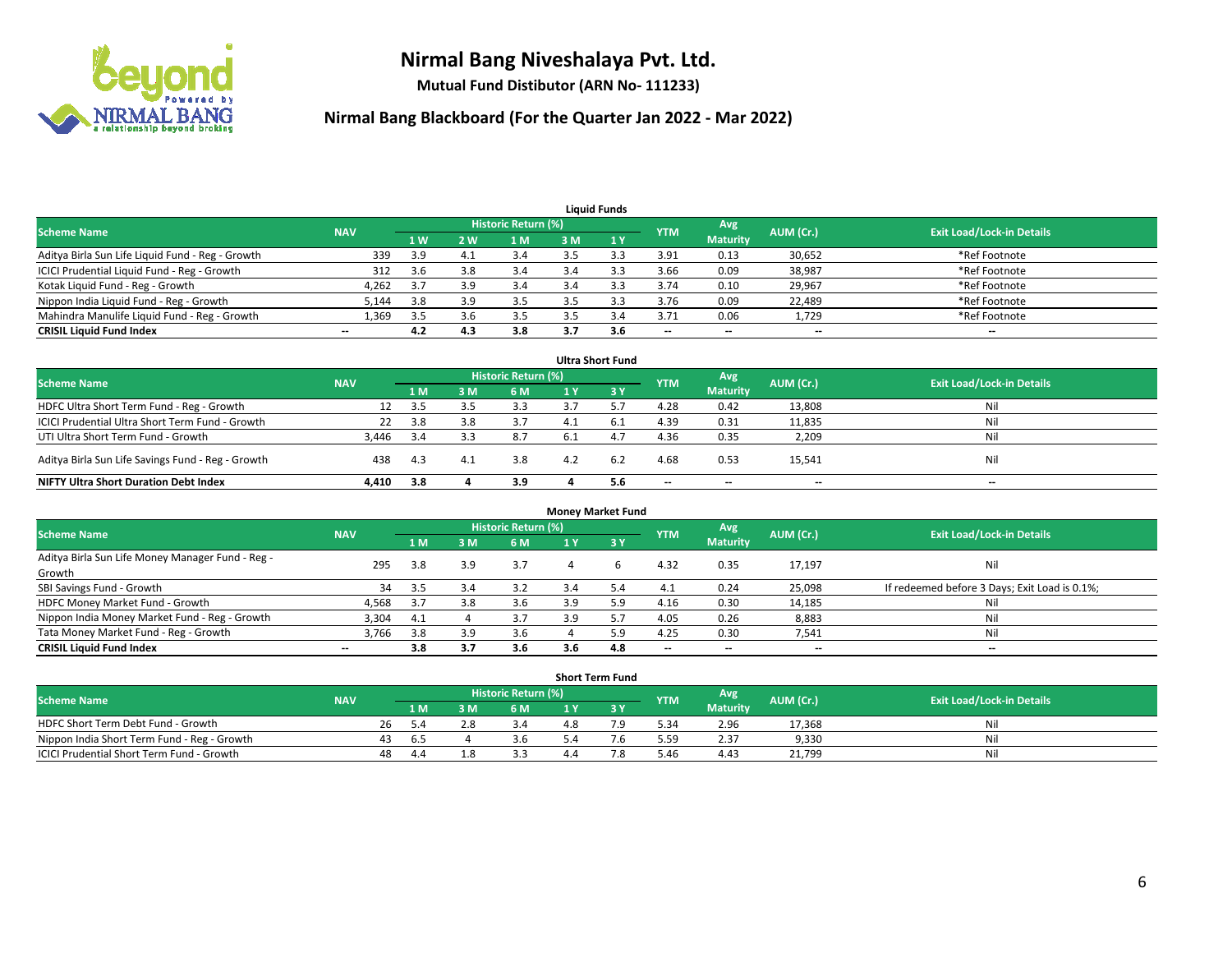

**Mutual Fund Distibutor (ARN No- 111233)**

| <b>Low Duration Fund</b>                          |            |     |     |                     |     |                               |            |                 |           |                                  |  |  |  |
|---------------------------------------------------|------------|-----|-----|---------------------|-----|-------------------------------|------------|-----------------|-----------|----------------------------------|--|--|--|
| <b>Scheme Name</b>                                | <b>NAV</b> |     |     | Historic Return (%) |     |                               | <b>YTM</b> | Avg             | AUM (Cr.) | <b>Exit Load/Lock-in Details</b> |  |  |  |
|                                                   |            | 1 M | 3M  | 6 M                 | 1 Y | $\overline{3}$ $\overline{V}$ |            | <b>Maturity</b> |           |                                  |  |  |  |
| <b>HDFC Low Duration Fund - Growth</b>            | 47         | 3.0 | 2.8 | 3.1                 | 3.8 | 6.4                           | 4.82       | 2.10            | 19,577    | Nil                              |  |  |  |
| ICICI Prudential Savings Fund - Reg - Growth      | 431        | 0.8 |     | 2.5                 | 3.7 | 6.7                           | 4.89       | 5.42            | 26,175    | Nil                              |  |  |  |
| Nippon India Low Duration Fund - Reg - Growth     | 3,034      | 4.6 | 3.8 | 3.6                 | 4.4 | 5.9                           | 4.81       | 0.79            | 11,141    | Nil                              |  |  |  |
| Mirae Asset Savings Fund - Regular Savings Plan - | 1.834      | 3.4 |     | 2.7                 | 3.4 | 4.9                           | 4.34       | 0.57            | 830       | Nil                              |  |  |  |
| Growth                                            |            |     |     |                     |     |                               |            |                 |           |                                  |  |  |  |
| Kotak Low Duration Fund - Std - Growth            | 2,717      | 3.1 | 2.8 |                     |     |                               | 4.96       | 2.07            | 9,686     | Nil                              |  |  |  |

| <b>Banking &amp; PSU Bond Funds</b>                 |            |    |     |  |                     |  |        |            |                 |           |                                  |  |  |
|-----------------------------------------------------|------------|----|-----|--|---------------------|--|--------|------------|-----------------|-----------|----------------------------------|--|--|
| <b>Scheme Name</b>                                  | <b>NAV</b> |    |     |  | Historic Return (%) |  |        | <b>YTM</b> | Avg             | AUM (Cr.) | <b>Exit Load/Lock-in Details</b> |  |  |
|                                                     |            |    | 1 M |  | 6 M                 |  |        |            | <b>Maturity</b> |           |                                  |  |  |
| HDFC Banking and PSU Debt Fund - Reg - Growth       |            | 19 |     |  | 3.4                 |  |        | 5.54       | 3.66            | 7,964     | Nil                              |  |  |
| Tata Banking & PSU Debt Fund - Reg - Growth         |            |    |     |  | 3.6                 |  | $\sim$ | 5.18       | 2.23            | 416       | Nil                              |  |  |
| Kotak Banking and PSU Debt Fund - Reg - Growth      |            |    | ς Λ |  | 4.4                 |  |        | 5.73       | 4.77            | 9,007     | Nil                              |  |  |
| Nippon India Banking & PSU Debt Fund - Reg - Growth |            |    | 6.3 |  |                     |  |        | 5.26       | 2.92            | 5.218     | Nil                              |  |  |

| <b>Corporate Bond Funds</b>                         |            |     |     |                            |     |      |            |                        |           |                                  |  |
|-----------------------------------------------------|------------|-----|-----|----------------------------|-----|------|------------|------------------------|-----------|----------------------------------|--|
| <b>Scheme Name</b>                                  | <b>NAV</b> |     |     | <b>Historic Return (%)</b> |     |      | <b>YTM</b> | Avg<br><b>Maturity</b> | AUM (Cr.) | <b>Exit Load/Lock-in Details</b> |  |
|                                                     |            | 1 M | 3 M | 6 M                        | 1 Y | -3 Y |            |                        |           |                                  |  |
| ICICI Prudential Corporate Bond Fund - Reg - Growth | 24         | 6.1 |     | 3.8                        | 4.6 | 7.9  | 5.4        | 6.04                   | 18,613    | Nil                              |  |
| IDFC Corporate Bond Fund - Reg - Growth             | 16         |     |     | 3.1                        | 5.2 |      | 5.31       | 2.16                   | 19,598    | Nil                              |  |
| HDFC Corporate Bond Fund - Growth                   | 26         | 6.4 |     | 3.6                        |     | 8.4  | 5.53       | 4.43                   | 27,400    | Nil                              |  |
| Kotak Corporate Bond Fund - Std - Growth            | 3,022      | 5.2 |     | 3.5                        | 49  |      | 5.18       | 2.69                   | 12,021    | Nil                              |  |
| Axis Corporate Debt Fund - Reg - Growth             | 14         | 5.2 |     | 3.4                        |     | 6.9  | 5.30601    | 2.74                   | 4,835     | Nil                              |  |

|                                                   |            |    |      |                            |     |     | <b>Credit Risk Fund</b> |            |                 |           |                                                                       |
|---------------------------------------------------|------------|----|------|----------------------------|-----|-----|-------------------------|------------|-----------------|-----------|-----------------------------------------------------------------------|
| <b>Scheme Name</b>                                | <b>NAV</b> |    |      | <b>Historic Return (%)</b> |     |     |                         | <b>YTM</b> | Avg             | AUM (Cr.) | <b>Exit Load/Lock-in Details</b>                                      |
|                                                   |            |    | 1 M  | 3 M                        | 6 M | 1 Y | $\sqrt{3}$ $\sqrt{2}$   |            | <b>Maturity</b> |           |                                                                       |
| <b>ICICI Prudential Credit Risk Fund - Growth</b> |            | 25 | 8.8  |                            | 5.8 | 6.9 | 8.6                     | 6.76       | 2.65            | 8,436     | If redeemed before 1 Year; Exit Load is 1%;                           |
| HDFC Credit Risk Debt Fund - Reg - Growth         |            | 19 |      | 4.7                        | 5.1 |     | 8.8                     | 6.7        | 3.43            | 9,038     | If redeemed before 12 Month; Exit Load is 1%; If redeemed bet. 12     |
|                                                   |            |    | 6.6  |                            |     |     |                         |            |                 |           | Month to 18 Month; Exit Load is 0.5%;                                 |
| SBI Credit Risk Fund - Growth                     |            |    |      |                            |     |     |                         |            |                 |           | If redeemed before 12 Month; Exit Load is 3%; If redeemed bet. 12     |
|                                                   |            | 36 | -6.1 | 4.1                        | 4.3 | 5.8 | 6.9                     | 6.47       | 2.22            |           | 3,267 Month to 24 Month; Exit Load is 1.5%; If redeemed bet. 24 Month |
|                                                   |            |    |      |                            |     |     |                         |            |                 |           | to 36 Month; Exit Load is 0.75%;                                      |